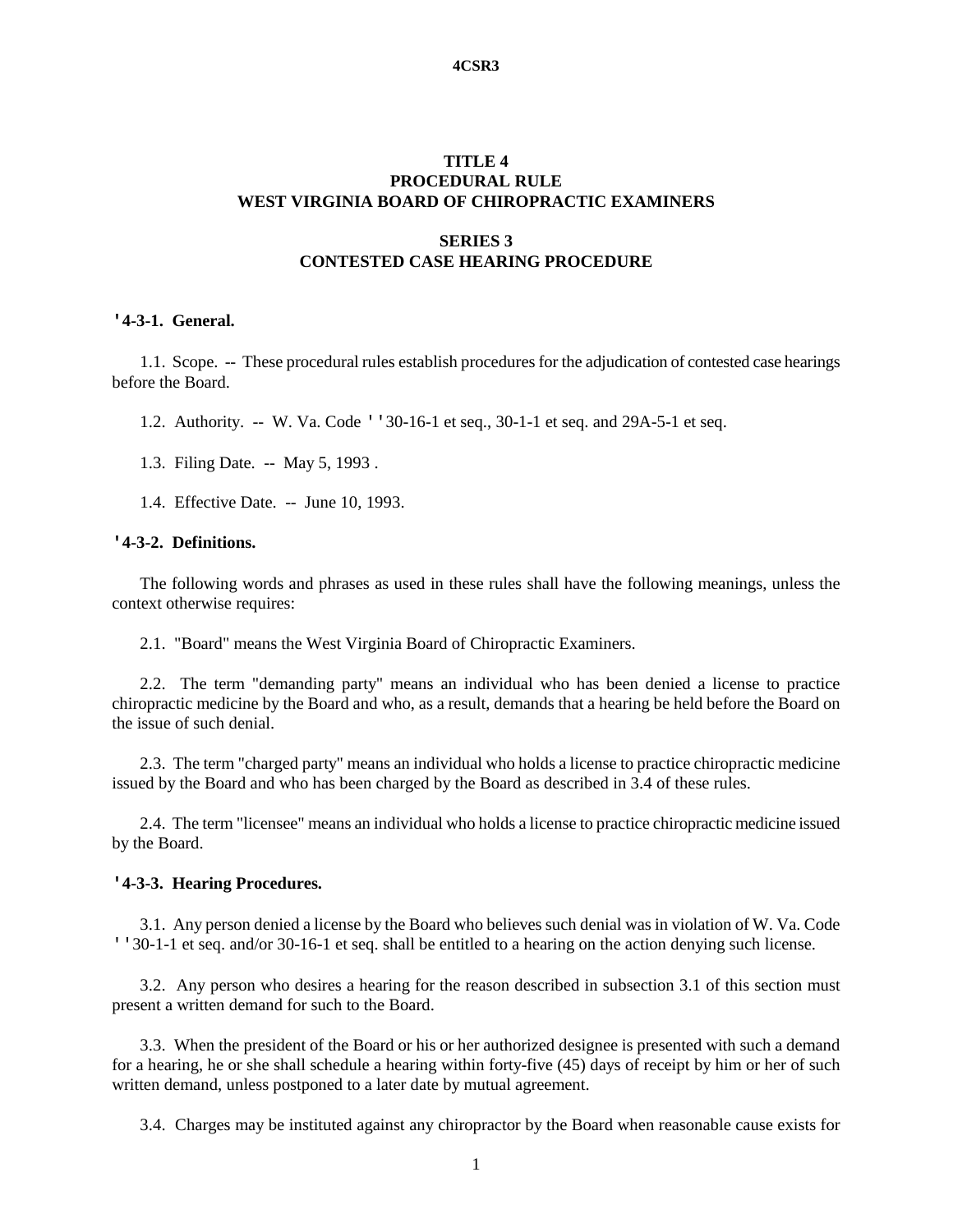believing that the chiropractor may have engaged in conduct or be in such condition that his or her license should be suspended, revoked or otherwise disciplined for one or more of the grounds set forth in W. Va. Code '30-16-1 et seq. or the Board's legislative rules. Charges may be based upon information received by way of a verified written complaint filed with the Board and further information gathered by the Board in the process of investigating such complaint. Charges may also be based upon information received solely through investigative activities undertaken by the Board.

3.5. Charges instituted against a licensee as described in subsection 3.4 of this section shall be set forth in a Complaint and Notice of Hearing issued in the name of the Board as the agency of the State regulating the practice of chiropractic medicine. Such Complaint and Notice of Hearing shall designate the Board as the "Complainant", and shall designate the chiropractor involved in the proceeding as the "Respondent"; shall set out the substance of each offense charged with sufficient particularity to reasonably apprise the Respondent of the nature, time and place of the conduct or condition complained of therein; shall state the date, time and place for the hearing; and, shall contain a statement of intention by the Board to appoint a hearing examiner.

3.6. Upon receipt of a demand for a hearing described in subsections 3.1 and 3.2 of this section, the president or his or her designee shall provide the demanding party, with a Complaint and Notice of Hearing issued in the name of the Board as the agency of the State regulating the practice of registered professional nursing. Such Complaint and Notice of Hearing shall designate the demanding party as the "Complainant" and shall designate the Board as the "Respondent"; shall set out the substance of each and every reason that the Board has denied the demanding party a license with sufficient particularity to reasonably apprise the demanding party of the nature, time and place of the conduct or condition at issue therein; shall state the date, time and place for the hearing; and, shall contain a statement of intention by the Board to appoint a hearing examiner.

3.7. The Board may amend the charges set forth in a Complaint and Notice of Hearing as it deems proper.

3.8. A Complaint and Notice of Hearing shall be served upon the demanding or charged party at least thirty (30) days prior to the date of hearing.

3.9. Upon written motion received by the Board no later than twenty (20) days prior to the date of hearing, a more definite statement of the matters charged or the reasons stated for denial of licensure shall be provided to the demanding or charged party or his or her counsel, at least fifteen (15) days prior to the hearing date.

3.10. Hearings shall be conducted as follows:

a. Any party to a hearing shall have the right to be represented by an attorney-at-law, duly qualified to practice law in the State of West Virginia.

b. The Board may be represented by the West Virginia Attorney General's office.

c. Irrelevant, immaterial, or unduly repetitious evidence shall be excluded from the hearing. Furthermore, the rules of evidence as applied in civil cases in the circuit courts of this State shall be followed. However, when necessary to ascertain facts not reasonably susceptible of proof under those rules, evidence not admissible thereunder may be admitted, except where precluded by statute, if it is of a type commonly relied upon by reasonably prudent persons in the conduct of their affairs.

d. The rules of privilege recognized by the law of this State shall be followed.

e. Objections to evidentiary offers shall be noted in the record. Any party to the hearing may vouch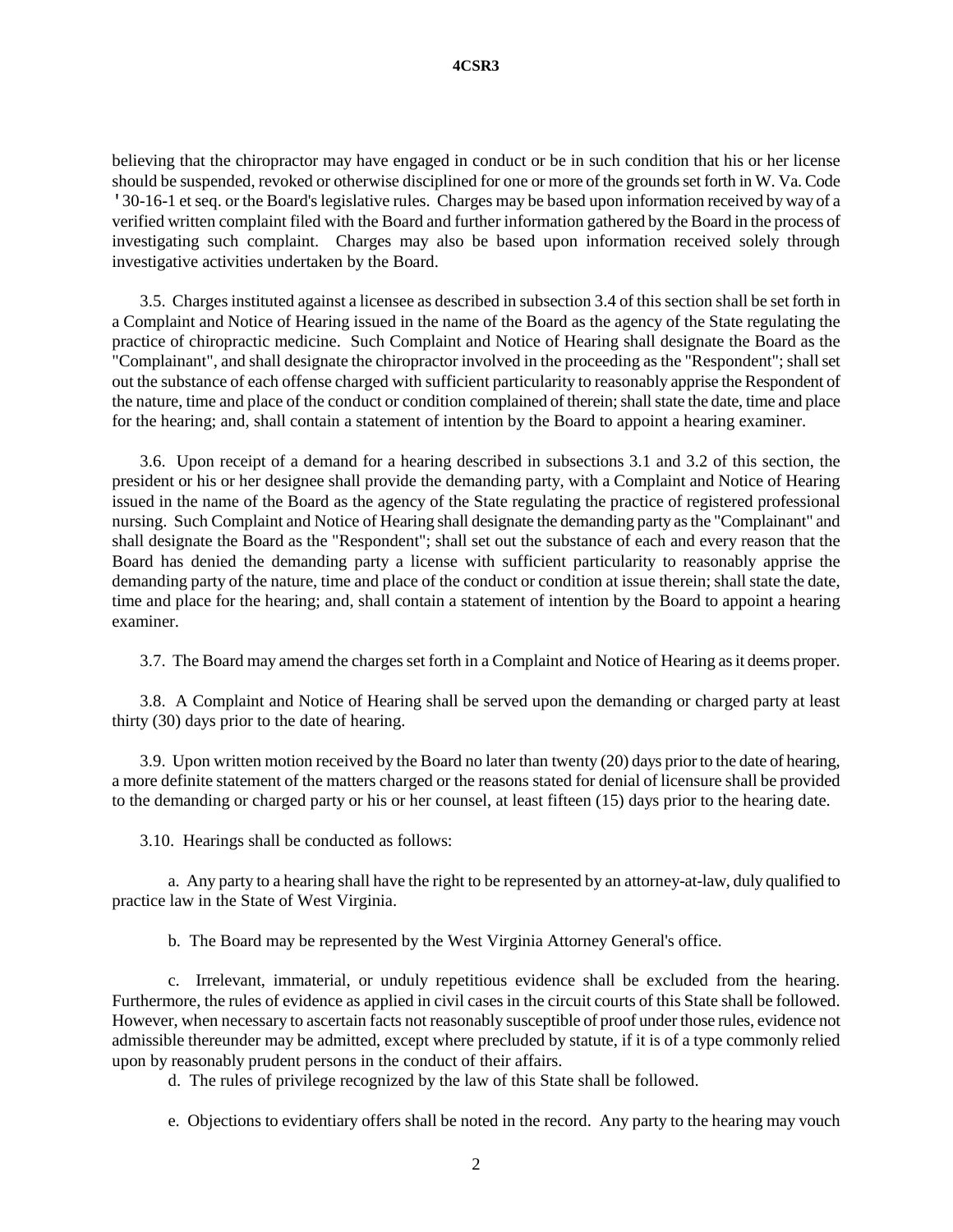the record as to any excluded testimony or other evidence.

f. Any party to a hearing may appear with witnesses to testify on his or her behalf; may be heard in person, by counsel or both; may present such other evidence in support of his or her position as deemed appropriate by the Board or its designated hearing examiner; and, when appropriate, may cross-examine witnesses called by the Board in support of the charges or in defense of its decision to deny licensure.

g. The hearing shall be held at such time and place as is designated by the Board, but no hearing shall be conducted unless and until at least thirty (30) days written notice thereof has been served upon the charged or demanding party and/or his or her attorney in person; or if he or she cannot be found, by delivering such notice at his or her usual place of abode, and giving information of its purport, to his wife or her husband, or to any other person found there who is a member of his or her family and above the age of sixteen years; or if neither his wife or her husband nor any such person can be found there, and he or she cannot be found, by leaving such notice posted at the front door of such place of abode; or if he or she does not reside in this State, such notice may be served by the publication thereof once a week for three successive weeks in a newspaper published in this State; or such notice may by served by registered or certified mail.

h. The hearing shall be open to the general public.

i. Members of the Board and its officers, agents and employees shall be competent to testify at the hearing as to material and relevant matters: Provided, that no member of the Board who testifies at such hearing shall thereafter participate in the deliberations or decisions of the Board with respect to the case in which he or she so testified.

j. The hearing may be conducted by one or more Board members or by a hearing examiner appointed by the Board.

k. A record of the hearing, including the complaint(s), if applicable, the notice of hearing, all pleadings, motions, rulings, stipulations, exhibits, documentary evidence, evidentiary depositions and the stenographic report of the hearing, shall be made and a transcript thereof maintained in the Board's files. Upon request, a copy of the transcript shall be furnished to any party at his or her expense.

l. Documentary evidence may be received in the form of copies or excerpts or by incorporation by reference.

m. Where a hearing is held upon the instance of the Board after charges have been brought against a licensee pursuant to subsections 3.4 and 3.5 of this section, the Board shall have the burden of proof and shall present its evidence and/or testimony in support of the charges first.

n. Where a hearing is held upon demand under the provisions of subsections 3.1, 3.2, 3.3 and 3.6 of this section, the demanding party shall have the burden of proof and shall therefore be required to present his or her evidence first.

o. Following the conclusion of the Board's presentation of evidence in accordance with subsection 3.10.(m) of this section, the Respondent or charged party shall have the right to submit his or her evidence in defense.

p. Following the conclusion of the demanding party's presentation of evidence in accordance with subsection 3.10.(n) of this section, the Board shall have the right to submit its evidence in defense.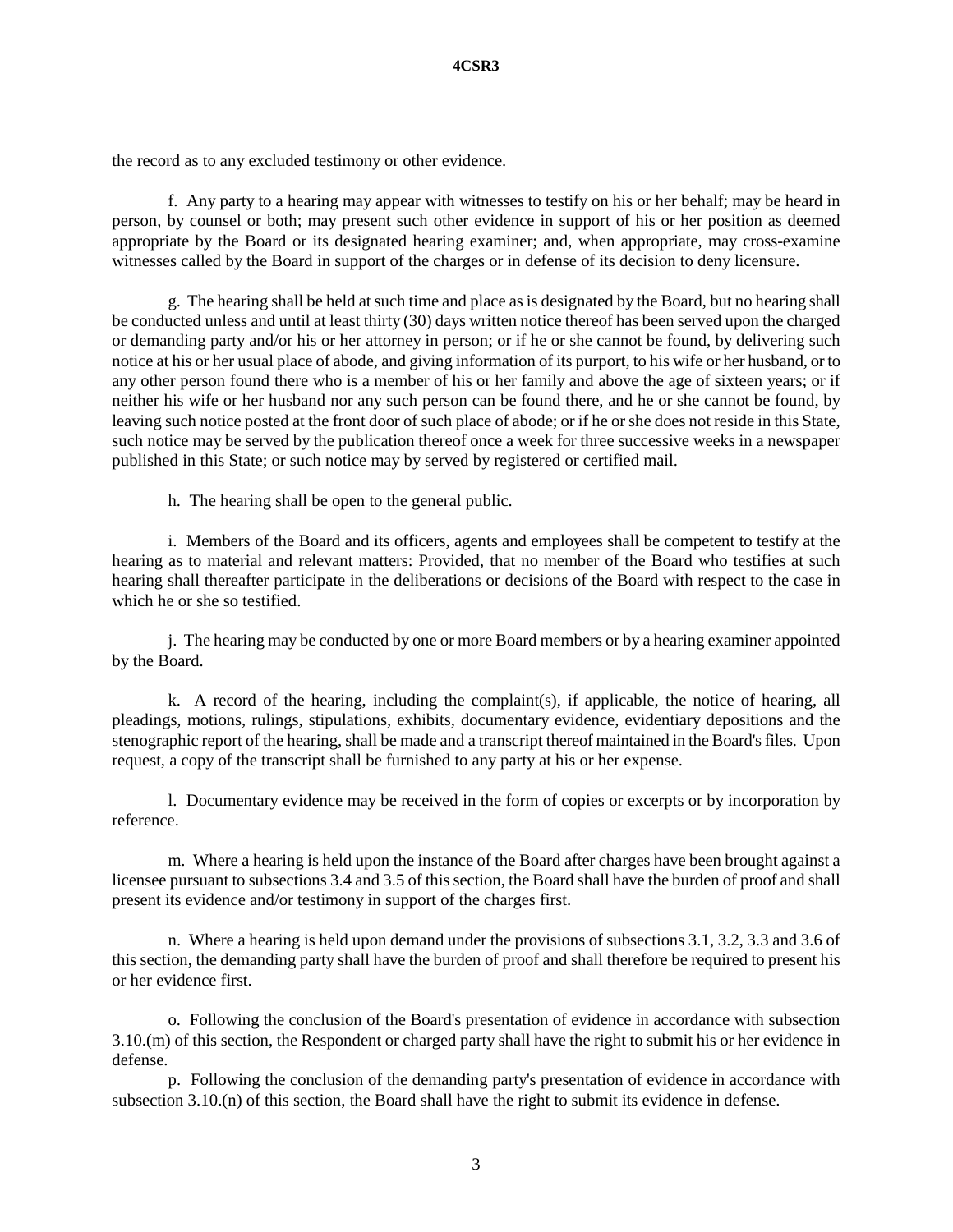q. The Board may call witnesses to testify in support of its decision to deny licensure or in support of the charges instituted against a licensee; may present such other evidence to support its position; and, may cross-examine witnesses called by the demanding party or charged party in support of his or her position.

r. All parties shall have the right to offer opening and closing arguments, not to exceed ten (10) minutes for each presentation.

s. Hearings held by the Board as a result of charges instituted against a licensee may be continued or adjourned to a later date or a different place by the Board or its designee by appropriate notice to all parties.

t. Motions for a continuance of a hearing may be granted upon a showing of good cause. Motions for continuance must be in writing and received in the office of the Board no later than seven (7) days prior to the hearing date. In determining whether good cause exists, consideration will be given to the ability of the party requesting the continuance to proceed effectively without a continuance. A motion for a continuance filed less than seven (7) days from the date of hearing shall be denied unless the reason for the motion could not have been ascertained earlier. Motions for continuance filed prior to the date of hearing may be ruled on by the Executive Secretary or Assistant Executive Secretary of the Board or designated hearing examiner. All other motions for continuance shall be ruled on by the Board member(s) or the hearing examiner presiding over the hearing.

u. All motions related to a case set for hearing before the Board, except motions for continuance and those made during the hearing, shall be in writing and shall be received in the office of the Board at least ten (10) days before the hearing. Prehearing motions shall be heard at a prehearing conference or at the hearing prior to the commencement of testimony. The Board member(s) or the hearing examiner presiding at the hearing shall hear the motions and the response from the non-moving party and shall rule on such motions accordingly.

# **'4-3-4. Transcription of Testimony and Evidence.**

4.1. All testimony, evidence, arguments and rulings on the admissibility of testimony and evidence shall be recorded by stenographic notes and characters or by mechanical means.

4.2. All recorded materials shall be transcribed. The Board shall have the responsibility to make arrangements for the transcription of the recorded testimony and evidence.

4.3. Upon the motion of the Board or any party assigning error or omission in any part of any transcript, the Board or its appointed hearing examiner shall settle all differences arising as to whether such transcript truly discloses what occurred at the hearing and shall direct that the transcript be corrected and/or revised as appropriate so as to make it conform to the truth.

4.4. A transcript of the hearing shall be provided to all members of the Board for review at least ten (10) days before the vote is taken on its decision in any licensure or licensure disciplinary matter.

### **'4-3-5. Submission of Proposed Findings of Fact and Conclusions of Law.**

Any party may submit proposed findings of fact and conclusions of law at a time and manner designated by the Board or its duly appointed hearing examiner.

### **'4-3-6. Hearing Examiner.**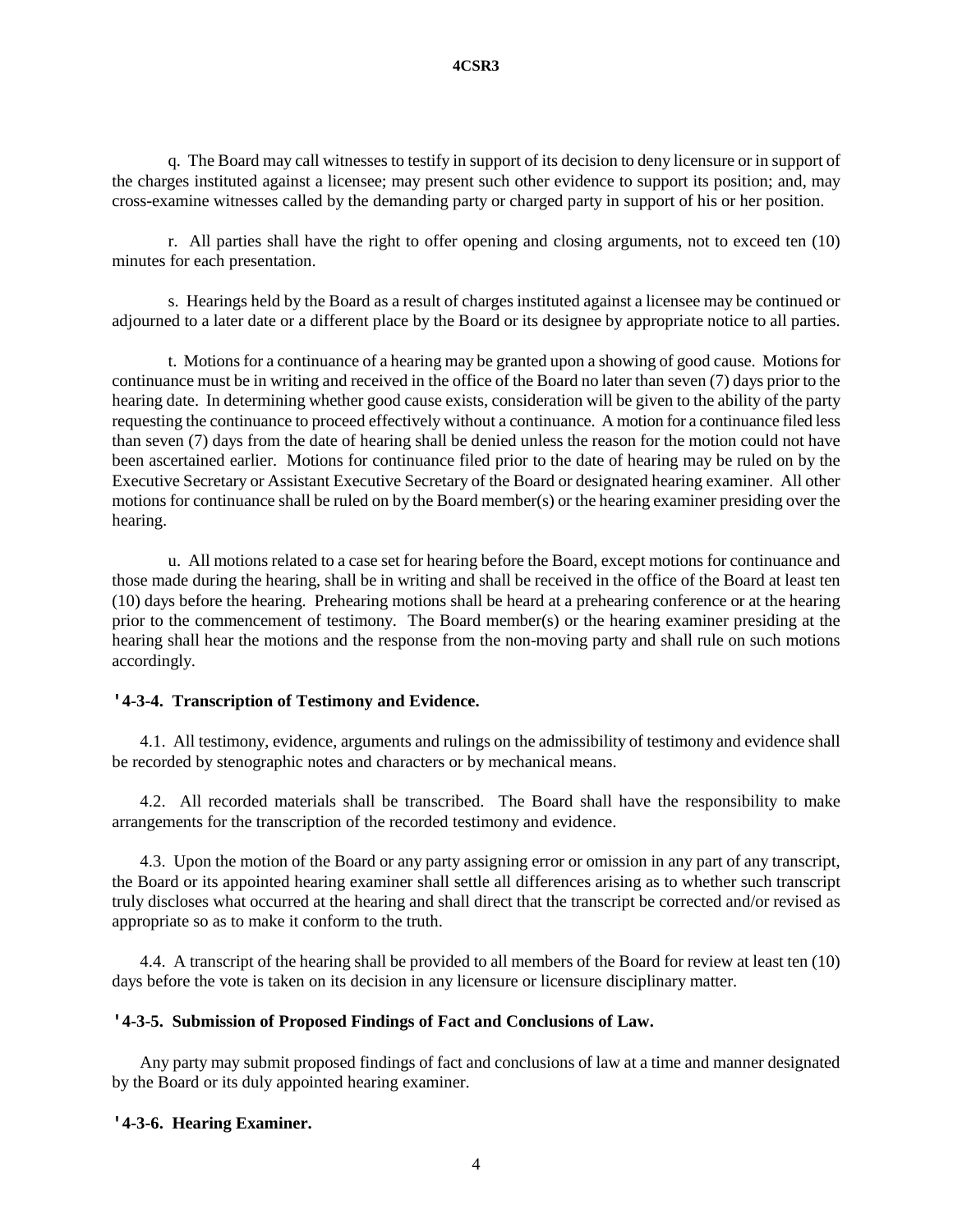6.1. The Board may appoint a hearing examiner who shall be empowered to subpoena witnesses and documents, administer oaths and affirmations, examine witnesses under oath, rule on evidentiary matters, hold conferences for the settlement or simplification of issues by consent of the parties, cause to be prepared a record of the hearing so that the Board is able to discharge its functions and otherwise conduct hearings as provided in 19 CSR 5-3.10 herein.

6.2. Hearing examiners appointed by the Board are not authorized or empowered to grant, suspend, revoke or otherwise discipline any license.

6.3. The hearing examiner shall prepare recommended findings of fact and conclusions of law for submission to the Board. The Board may adopt, modify or reject such findings of fact and conclusions of law.

### **'4-3-7. Conferences: Informal Disposition of Cases.**

7.1. At any time prior to the hearing or thereafter, the Board, its designee or its duly appointed hearing examiner may hold conferences for the following purposes:

- a. To dispose of procedural requests, prehearing motions or similar matters;
- b. To simplify or settle issues by consent of the parties; or
- c. To provide for the informal disposition of cases by stipulation or agreement.

7.2. The Board or its appointed hearing examiner may cause such conferences to be held on its own motion or by the request of a party.

7.3. The Board may also initiate or consider stipulation or agreement proposals with regard to the informal disposition of cases and may enter into such stipulations and/or agreements without conference.

## **'4-3-8. Depositions.**

Evidentiary depositions may be taken and read or otherwise included into evidence as in civil actions in the circuit courts of this State.

## **'4-3-9. Subpoena.**

9.1. Subpoenas to compel the attendance of witnesses and subpoenas duces tecum to compel the production of documents may be issued by the Board, its Executive Secretary, its Assistant Executive Secretary, and by the hearing examiner appointed by the Board. Such subpoenas shall be issued pursuant to W. Va. Code '29A-5-l(b).

9.2. Written requests by a party for the issuance of subpoenas or subpoenas duces tecum as provided in subsection 9.1. of this section must be received by the Board no later than ten (10) days before a scheduled hearing. Any party requesting the issuance of subpoenas or subpoenas duces tecum shall see that they are properly served in accordance with W. Va. Code '29A-5-l(b).

# **'4-3-10. Orders.**